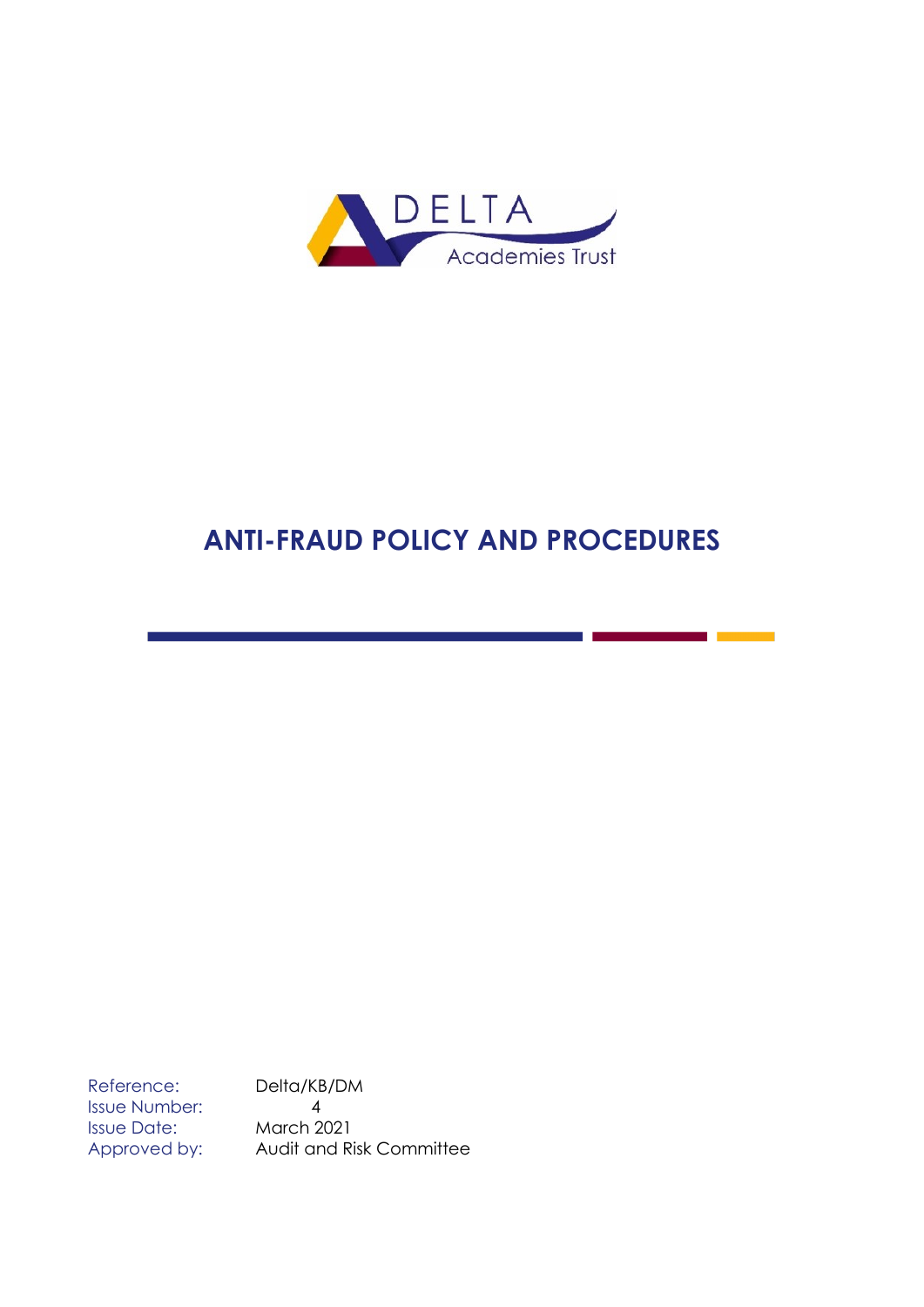# **CONTENTS**

| 2.             |  |  |
|----------------|--|--|
| 3.             |  |  |
| $\mathbf{4}$ . |  |  |
| 5.             |  |  |
| 6.             |  |  |
| 7.             |  |  |
| 8.             |  |  |
|                |  |  |
|                |  |  |
|                |  |  |
|                |  |  |
|                |  |  |
|                |  |  |
|                |  |  |

and the company of the company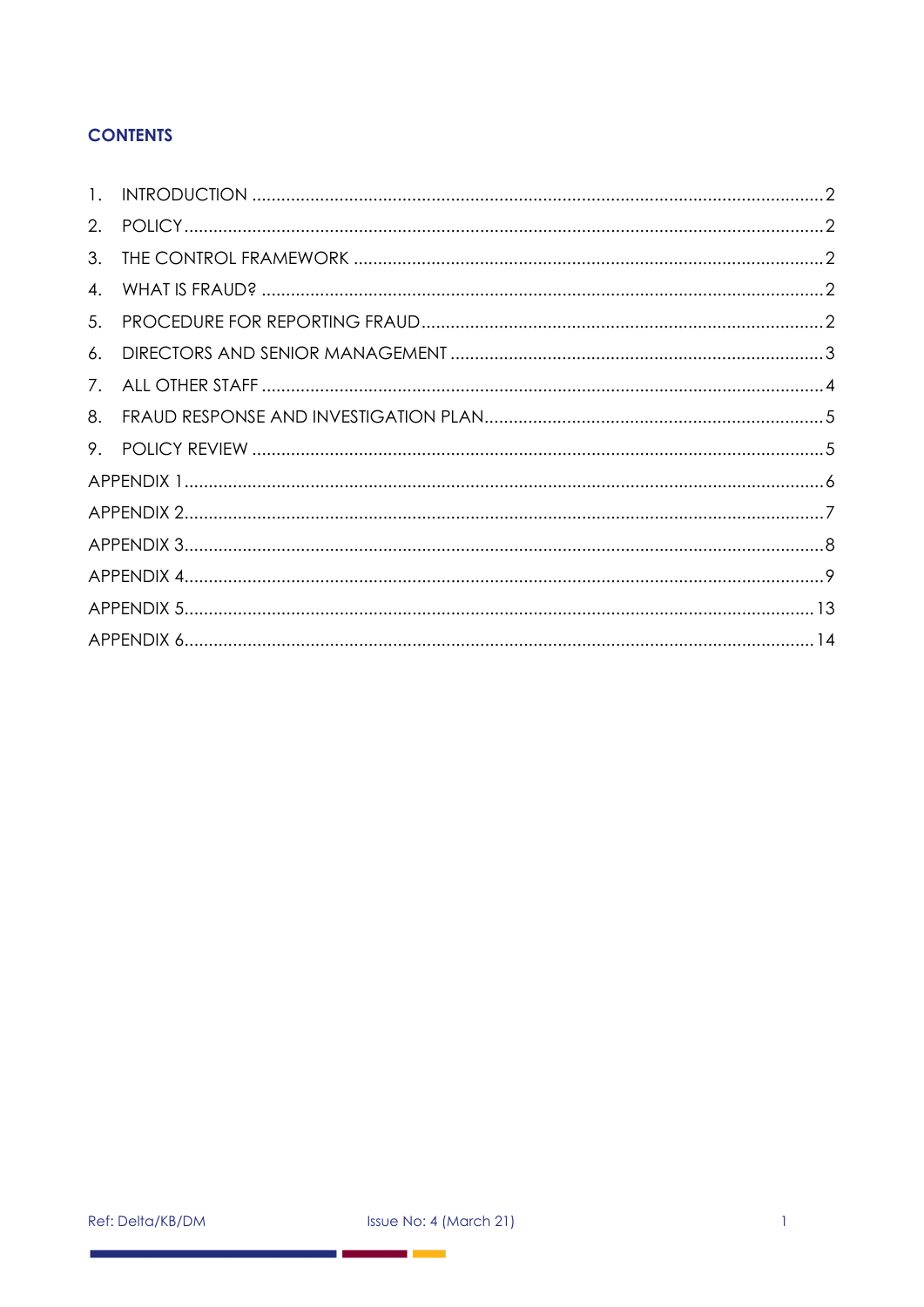# **DELTA ACADEMIES TRUST**

# **ANTI-FRAUD POLICY AND PROCEDURES**

#### <span id="page-2-0"></span>1. **INTRODUCTION**

- 1.1 This policy and its procedures help demonstrate effective corporate governance at Delta Academies Trust (Delta) They explain the need for an anti-fraud Policy, the responsibilities for effective controls and the associated procedures to deal with any fraud.
- 1.2 Whilst it is important to consider whether there has been an element of bribery relating to fraud the introduction of the Bribery Act 2010 introduces a new offence which could lead to Delta facing criminal liability and therefore the requirements of the new Act need to be considered in the event that any Delta staff either bribe colleagues to commit a fraud or are themselves bribed to commit a fraud, as Delta could itself become criminally liable under the Act. The offence of bribery not only covers staff, but also consultants or intermediaries acting on behalf of Delta.

# <span id="page-2-1"></span>2. **POLICY**

- 2.1 Delta will not accept any level of fraud or corruption; consequently, any case will be thoroughly investigated and dealt with appropriately. The Trust is committed to ensuring that opportunities for fraud and corruption are reduced to the lowest possible level of risk.
- 2.2 This policy applies to all Members, Trustees, staff, whether permanent, part-time, temporary, fixed term, casual or volunteers of Delta and its associated academies. It also applies to any contractors or consultants working on behalf of Delta. It is the responsibility of the Executive Leadership Team and Senior Leadership Teams within each academy to make sure that all temporary staff, consultants and contractors are aware of this policy.

# <span id="page-2-2"></span>3. **THE CONTROL FRAMEWORK**

All Delta Directors and Senior Leaders must ensure that effective internal control systems including governance and accounting are in place and operating to reduce the opportunity for fraud or corruption.

# <span id="page-2-3"></span>4. **WHAT IS FRAUD?**

The term 'Fraud' is usually used to describe depriving someone of something by deceit. This might be straightforward theft, misuse of funds or other resources, or more complicated crimes like false accounting and the supply of false information. The Fraud Act 2006 covers fraud by false representation, by failing to disclose information and by abuse of position. See Appendix 2 for more details of the types of fraud.

# <span id="page-2-4"></span>5. **PROCEDURE FOR REPORTING FRAUD**

5.1 Staff should report any suspicions of fraud to their line managers, or through their line management chain, who will report as appropriate to the Delta Executive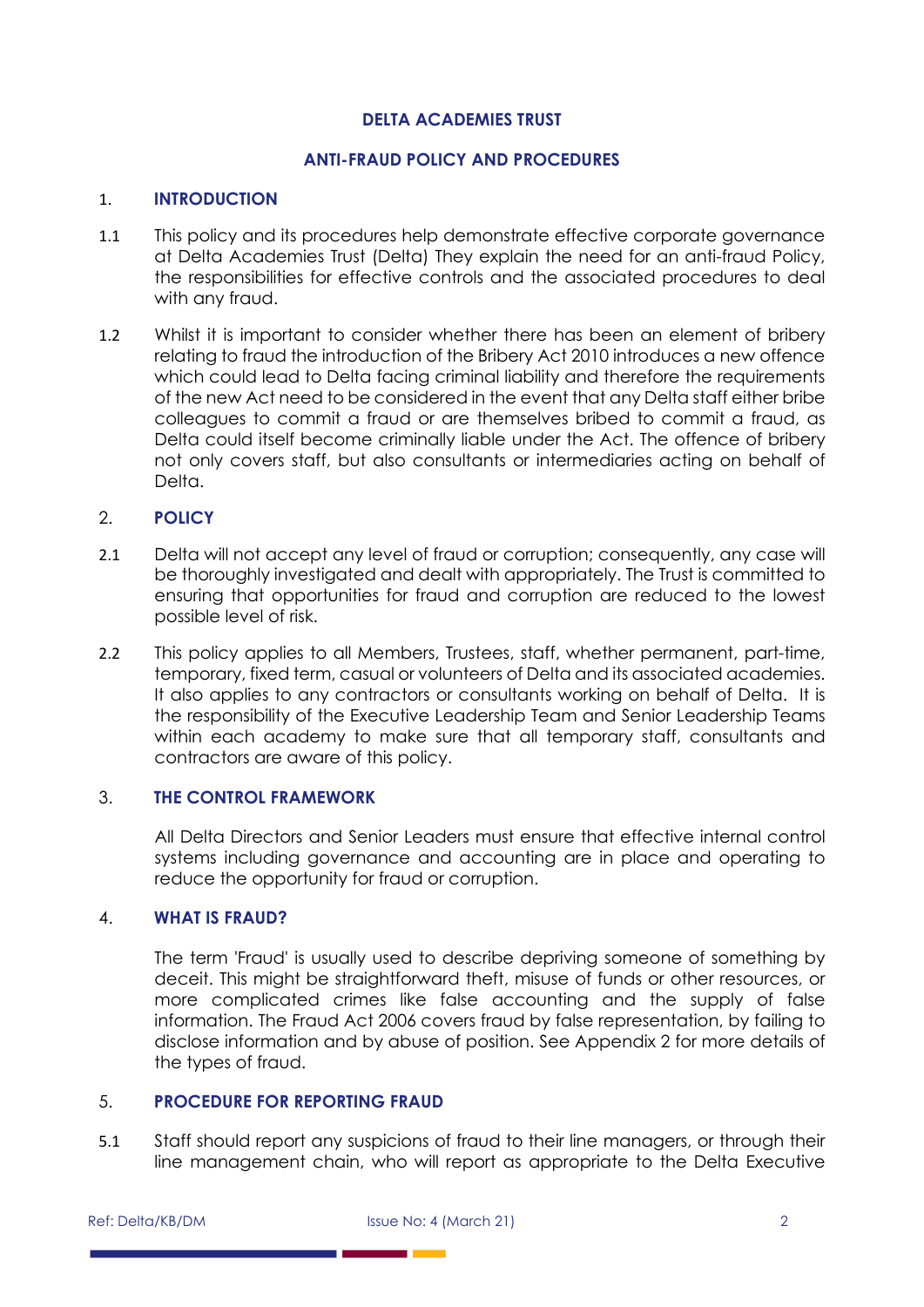Leadership Team.

- 5.2 All matters will be dealt with in confidence and prompt investigations will be carried out into all cases of actual or suspected fraud that are discovered and reported.
- 5.3 Delta have a Whistleblowing procedure/policy for those staff who wish to submit information about wrongdoing at work outside the line management chain.
- 5.4 Delta must notify the Education and Skills Funding Agency (ESFA), as soon as is operationally practical and based on each cases particular circumstances, any instances of fraud or theft exceeding £5,000 individually, or £5,000 cumulatively in any academy financial year.
- 5.5 Any unusual or systematic fraud, regardless of value, must also be reported to the ESFA.
- 5.6 The following information is required in each case:
	- 5.6.1 full details of the event(s) with dates;
	- 5.6.2 the financial value of the loss;
	- 5.6.3 measures taken by Delta to prevent the reoccurrence;
	- 5.6.4 whether the matter was referred to the police and why if not; and
	- 5.6.5 whether insurance cover or risk protection arrangements have offset any loss.
- 5.7 In addition to any investigation carried out by Delta, the ESFA reserves the right to carry out its own investigation into actual or potential fraud, theft or irregularity, as a result of notification to the ESFA by Delta or as a result of other information received directly by the ESFA. The ESFA may involve other authorities, including the police, as appropriate. ESFA will publish reports about its investigations and about financial management and governance reviews at academy trusts in line with its own policy on 'Publishing information'.

# <span id="page-3-0"></span>6. **CHIEF FINANCE AND OPERATIONS OFFICER AND SENIOR MANAGEMENT**

- 6.1 Under the terms of the Delta Governance Handbook, the Chief Executive is also the Accounting Officer and is therefore responsible for establishing and maintaining a sound system of internal control that supports the achievement of Delta's policies, aims and objectives.
- 6.2 The system of internal control is designed to respond to and manage the whole range of risks that Delta faces. The system identifies the principal risks and evaluates their nature and extent, allowing them to be managed effectively.
- 6.3 In addition, ESFA provide guidance within the 'Academies Financial Handbook' (AFH). The overall financial requirements are specified in Delta Master Funding Agreement, but the AFH provides detailed guidance on a wide range of financial management, funding and accounting issues. The AFH sets out the recommended governance framework for academies and describes the key systems and controls that should be in place. It describes the grants that the ESFA make available and specifies the financial reporting/budget management

**COLLEGE**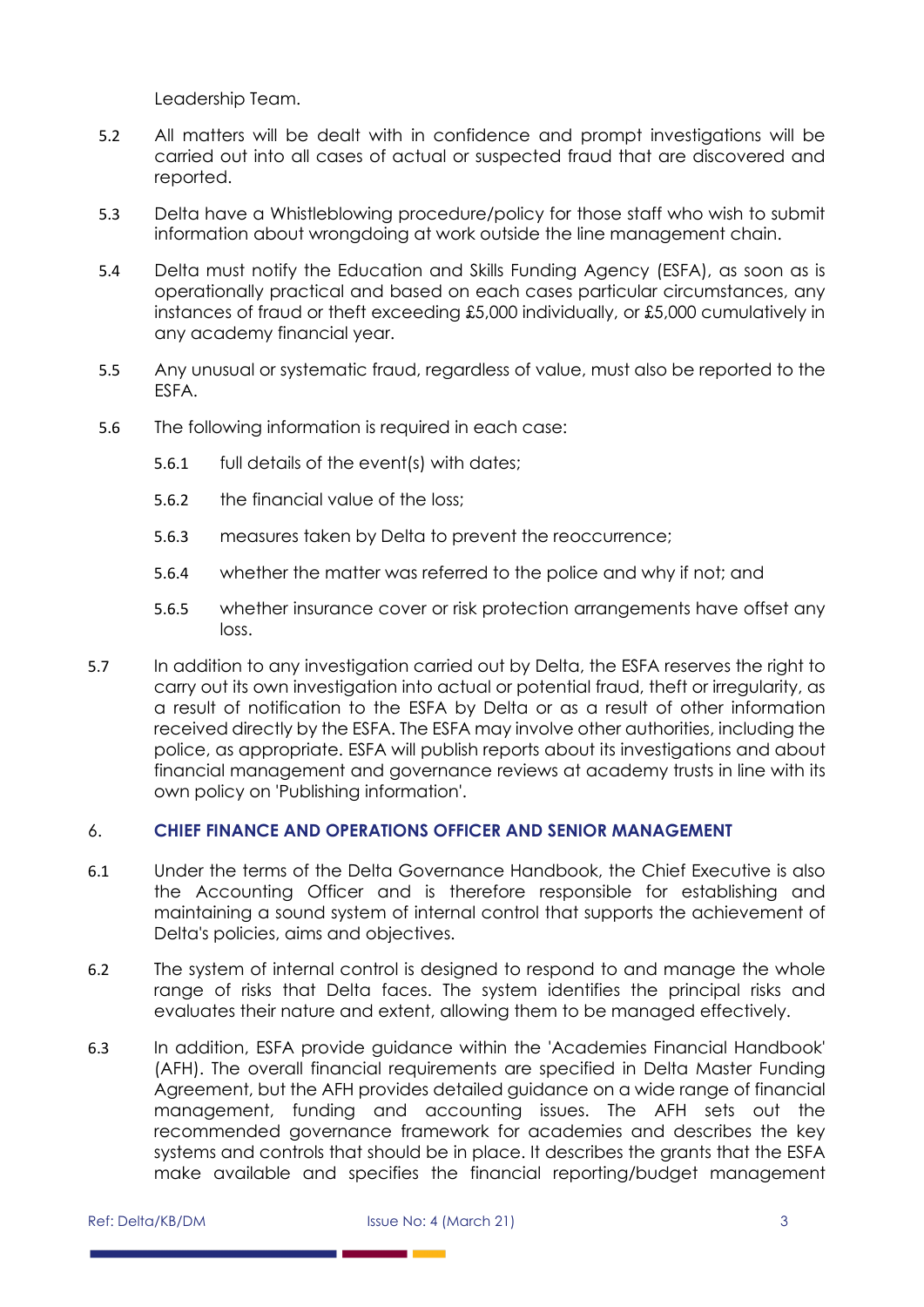arrangements that must be followed by academy trusts to ensure accountability over the substantial amount of public funds that they control. It also discusses in detail the requirements for preparing an Annual Trustees Report and accounts in order to comply with Company Law, Charity Law and Accounting Standards including the Statement of Recommended Practice for Charities.

- 6.4 Overall responsibility for managing the risk of fraud rests with the Delta Chief Finance and Operations Officer. Responsibilities include:
	- 6.4.1 promoting an anti-fraud culture;
	- 6.4.2 appropriate risk management;
	- 6.4.3 fraud prevention and detection measures and;
	- 6.4.4 fraud investigation.
- 6.5 A Delta Financial Regulations Handbook is available which details the expected financial systems and internal controls that must be followed by all academies and the Trust to limit the possibility of Fraud.
- 6.6 All other senior leaders within Delta and its academies are responsible for:
	- 6.6.1 ensuring that an adequate system of internal control exists within their area of responsibility and that controls operate effectively;
	- 6.6.2 preventing and detecting fraud;
	- 6.6.3 assessing the types of risk involved in the operations for which they are responsible;
	- 6.6.4 reviewing and testing regularly the control systems they are responsible for;
	- 6.6.5 ensuring the controls are complied with and their systems continue to operate effectively;
	- 6.6.6 implementing new controls to reduce the risk of similar fraud occurring where frauds have taken place;
	- 6.6.7 incorporating anti-fraud controls at the design phase in all systems.
- 6.7 Delta have contracted internal auditors, to deliver an opinion to the Audit and Risk Committee on the risk management and internal control and governance. As part of this they will review and evaluate the policies, procedures and operations in place to safeguard the organisation's assets and interests from losses of all kinds, including those arising from fraud, irregularity or corruption. The Internal Audit will assist in the deterrence and prevention of fraud by examining and evaluating the effectiveness of controls, assessing the extent that the Audit and Risk Committee has evaluated its risks and the possibility of fraud.

# <span id="page-4-0"></span>7. **ALL OTHER STAFF**

All staff within Delta must show due regularity and propriety in the use of official resources and the handling of public funds, whether they are involved in cash or payment systems, receipts or dealing with suppliers. They must be alert to the

Ref: Delta/KB/DM Issue No: 4 (March 21) 4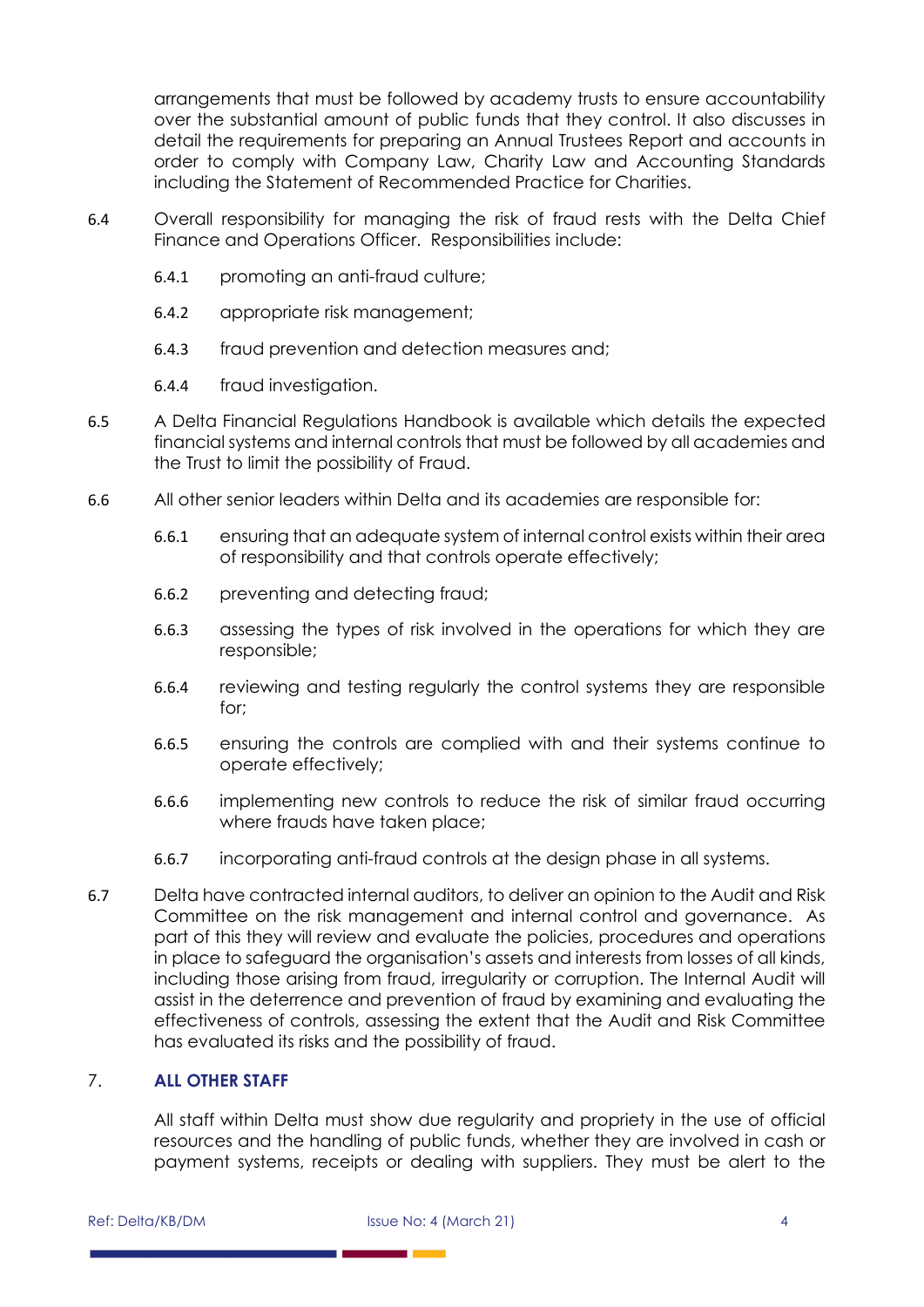possibility of fraud and take special care where individuals could be more vulnerable to committing fraud and take care where unusual transactions may occur. Possible Fraud indicators are shown in Appendix 3. They must report details immediately through the appropriate channel if they suspect fraud has been committed or see any suspicious acts or events and co-operate fully with whoever is conducting internal checks, reviews or investigations.

# <span id="page-5-0"></span>8. **FRAUD RESPONSE AND INVESTIGATION PLAN**

Delta has a Fraud Response and Investigation Plan that sets out how to report suspicions, how investigations will be conducted and concluded. This plan forms part of the Delta Fraud Policy (Appendix 4).

# <span id="page-5-1"></span>9. **POLICY REVIEW**

9.1 This policy will be reviewed every 3 years or as required.

a s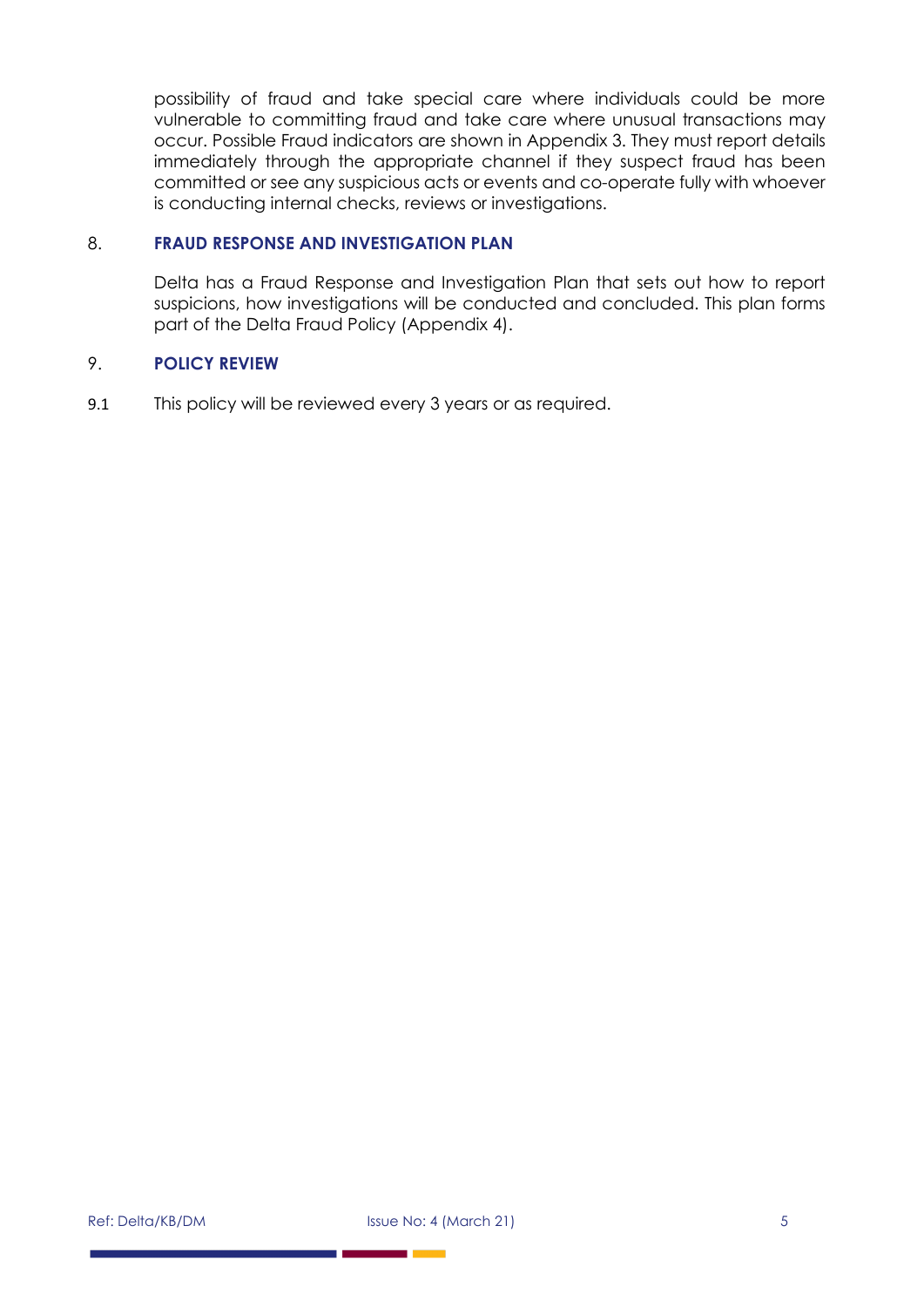# <span id="page-6-0"></span>**Control Measures to Reduce the Possibility of Fraud or Theft**

Line managers must ensure the security of assets and money within their area of responsibility. Among the measures they can use to discharge this responsibility are:

- regularly assessing the exposure to potential fraud or theft;
- ensuring there is an adequate procedure for reporting problems to senior management;
- being aware of Delta's procedures and policy on fraud;
- assessing the suitability of staff to handle particular risk areas;
- ensuring appropriate segregation and rotation of duties;
- providing adequate training and guidance;
- allowing staff to see all relevant information on fraud and theft;
- ensuring regular management review of work; and
- ensuring complete and clear documentation of all transactions.

# **Note:**

In addition to mitigating against fraud within an organisation, staff must also be aware of online fraudulent/phishing activities and must be extremely cautious when sharing information online about the academy or Trust.

a ka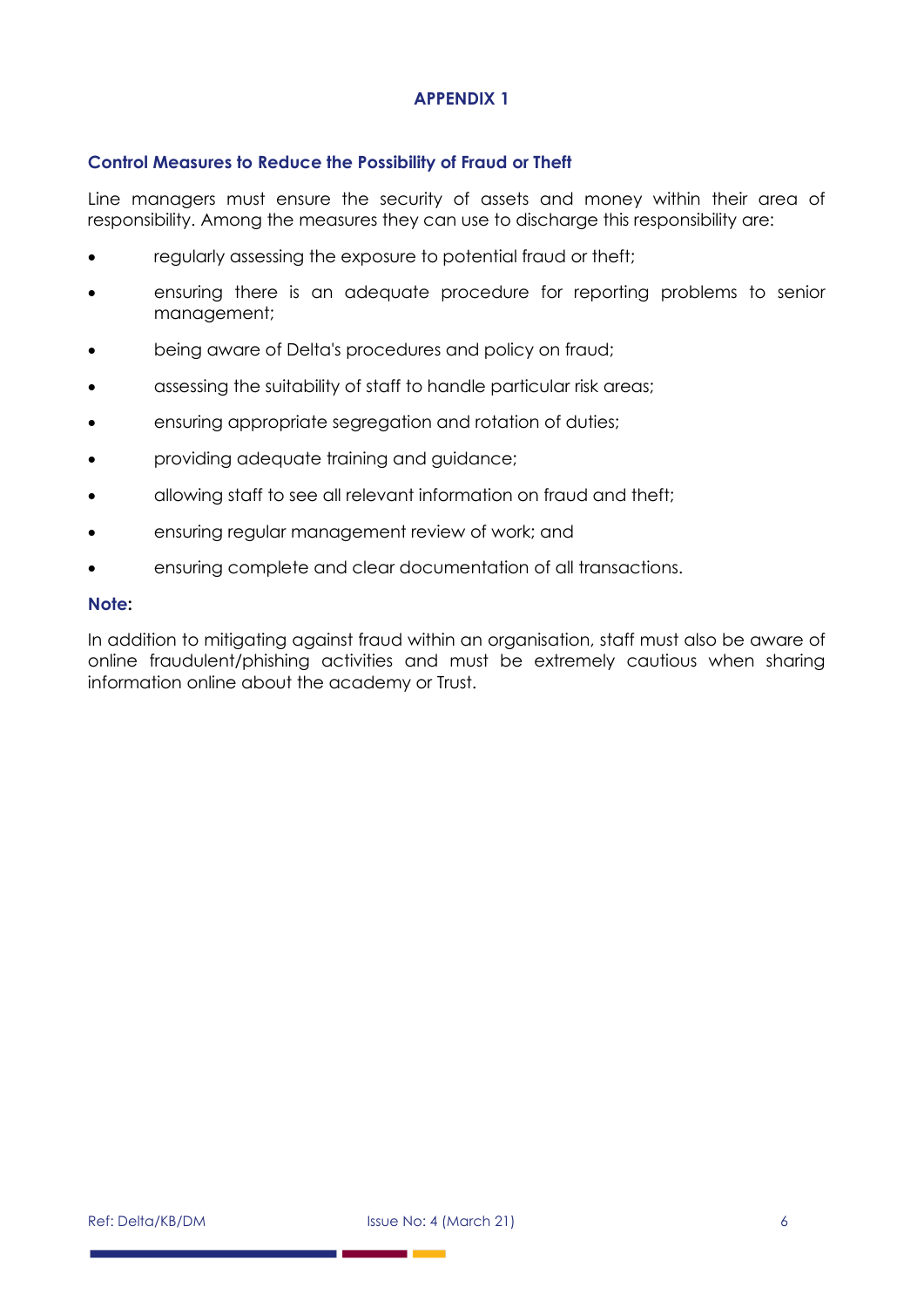#### <span id="page-7-0"></span>**Definitions**

The Fraud Act 2006 defines 3 categories of fraud or false representation, by failure to disclose information and by abuse of position. Fraud is used to describe such acts as deception, bribery, forgery, extortion, corruption, theft, conspiracy, embezzlement, misappropriation, false representation, concealment of material facts and collusion. Fraud is committed by the act of seeking improper benefit. A crime is committed with the actual intention to defraud not its realisation.

The Audit Commission defines:

**Fraud** as - 'the intentional distortion of financial statements or other records by persons internal or external to the organisation which is carried out to conceal the misappropriation of assets or otherwise for gain.'

**Corruption** as - 'The offering, giving, soliciting or acceptance of an inducement or reward which may influence the action of any person.'

Fraud and other similar irregularities include:

- forgery or alteration of payable order, expense claims, cheques, drafts, letters of comfort, contracts etc;
- any misappropriation of funds, supplies or any other asset owned or service provided by Delta;
- any irregularity in the handling or reporting of any transactions;
- misappropriation of and misuse of Delta/academy property, equipment, materials, information or records;
- seeking or accepting anything of material value from vendors, consultants or contractors doing business with Delta or its academies;
- any computer related activity involving the alteration, destruction, forgery or manipulation of data for fraudulent purposes or misappropriation of Delta owned software;
- any claim for reimbursement of expenses not incurred completely and exclusively in the performance of one's official duty;
- any similar or related irregularity.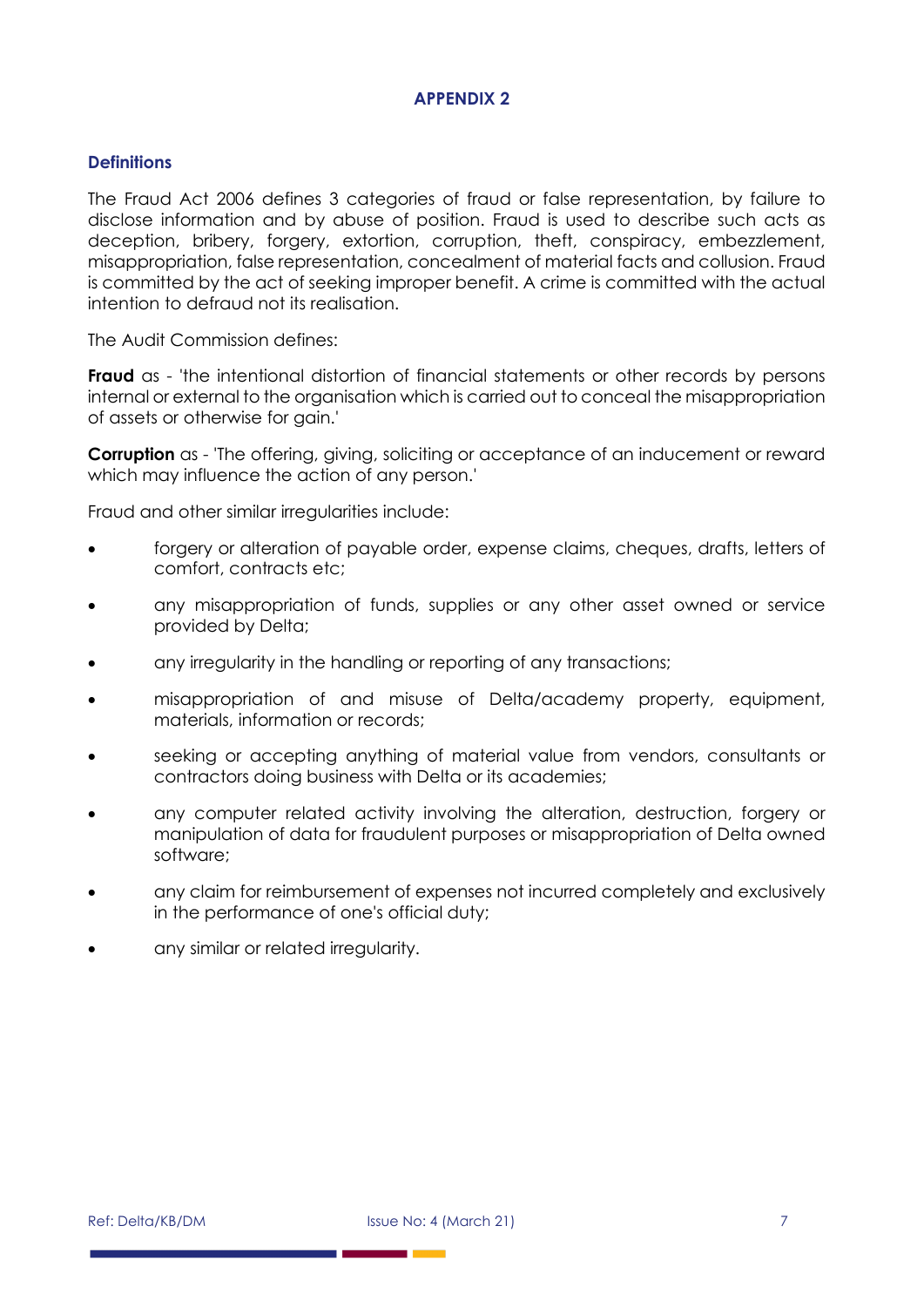# <span id="page-8-0"></span>**Possible Fraud Indicators**

A number of frauds can come to light because of suspicions aroused by, for instance, the behaviour of certain individuals or where individuals are more vulnerable due to a change in circumstances.

Warning signs that might indicate that fraud may be taking place:

- Unusual behaviour, reluctance to take leave, refusal of promotion or regular long hours worked by key staff. When an employee is on leave the work is left until the employee returns.
- Key documents missing, documents that are lacking key information. Missing expenditure vouchers and official records.
- A sudden unexplained change of lifestyle or an employee's lifestyle that is more affluent that would be expected from his/her employment.
- A change in an employee's circumstances that could have leave them more vulnerable to committing fraud.
- Cosy relationships with suppliers/contractors. Suppliers/contractors who insist on dealing with one particular member of staff. Excessive variations to budgets or contracts. Defining needs that can only be met by specific contractors. Lowest tenders or quotes passed over with minimal explanation recorded. Single vendor selection and vague specifications. Disqualification of any qualified bidder.
- Mangers bypassing subordinates, subordinates bypassing managers and managers frequently overriding internal controls.
- Lack of Senior Management oversight. Inadequate monitoring to ensure that controls work as intended (periodic testing and evaluating).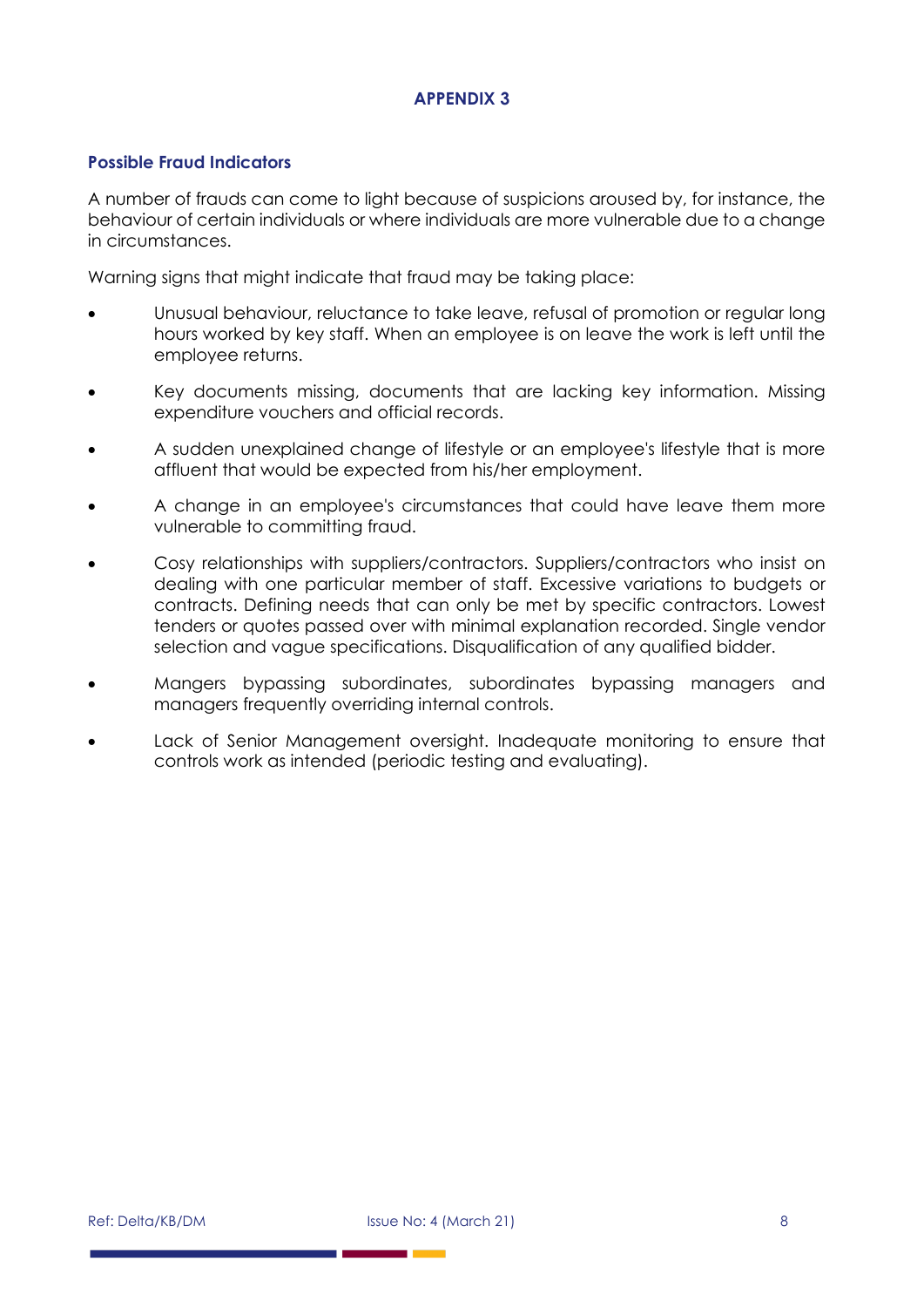# <span id="page-9-0"></span>1. **FRAUD RESPONSE AND INVESTIGATION PLAN**

# 1.1 **Introduction**

This document provides guidance to all employees if they become aware of a fraud being committed at Delta including its academies by permanent, temporary or casual staff, consultants, contractors or members of the public.

#### 1.2 **Objectives**

The objectives of the 'Fraud Response and Investigation Policy' are to ensure timely and effective action is taken to:

- 1.2.1 prevent losses of funds or other assets where fraud has occurred and to maximise the recovery of losses;
- 1.2.2 minimise fraud by taking rapid action at the first signs of a problem;
- 1.2.3 identify the fraudsters and maximise the success of any disciplinary and legal action taken;
- 1.2.4 identify any lessons to help manage fraud in the future; and
- 1.2.5 reduce adverse effects on the organisation of Delta Academies Trust (Delta).

#### 1.3 **Staff Responsibilities**

#### 1.3.1 **To whom should you report if you suspect a fraud?**

The route you will take will depend on whether you are reporting a possible fraud undertaken by a member of staff or a member of the public. When you suspect a fraud you should not discuss this with any other work colleagues, either before or after reporting it to the appropriate person.

#### 1.3.2 **Fraud by a member of public**

If the fraud happens in your area you must report this to your line manager immediately. The line manager will then contact the Delta Chief Finance and Operations Officer or if applicable the Principal within their academy, who will then contact the Delta Chief Finance and Operations Officer, who will then advise the CEO and the Executive Leadership Team of Delta.

### 1.3.3 **Fraud by a member of staff including Delta Members, Trustees, Academy Advisory Body members and Consultants**

If a work colleague is committing the fraud, then once again under normal circumstances you should report this to your line manager. They will then contact the Delta Chief Finance and Operations Officer or if applicable the Principal within their academy, who will then contact the Delta Chief Finance and Operations Officer. If you suspect your own or any other line manager of committing a fraud you should report it to someone else within the management chain or use the Whistleblowing procedure.

a ka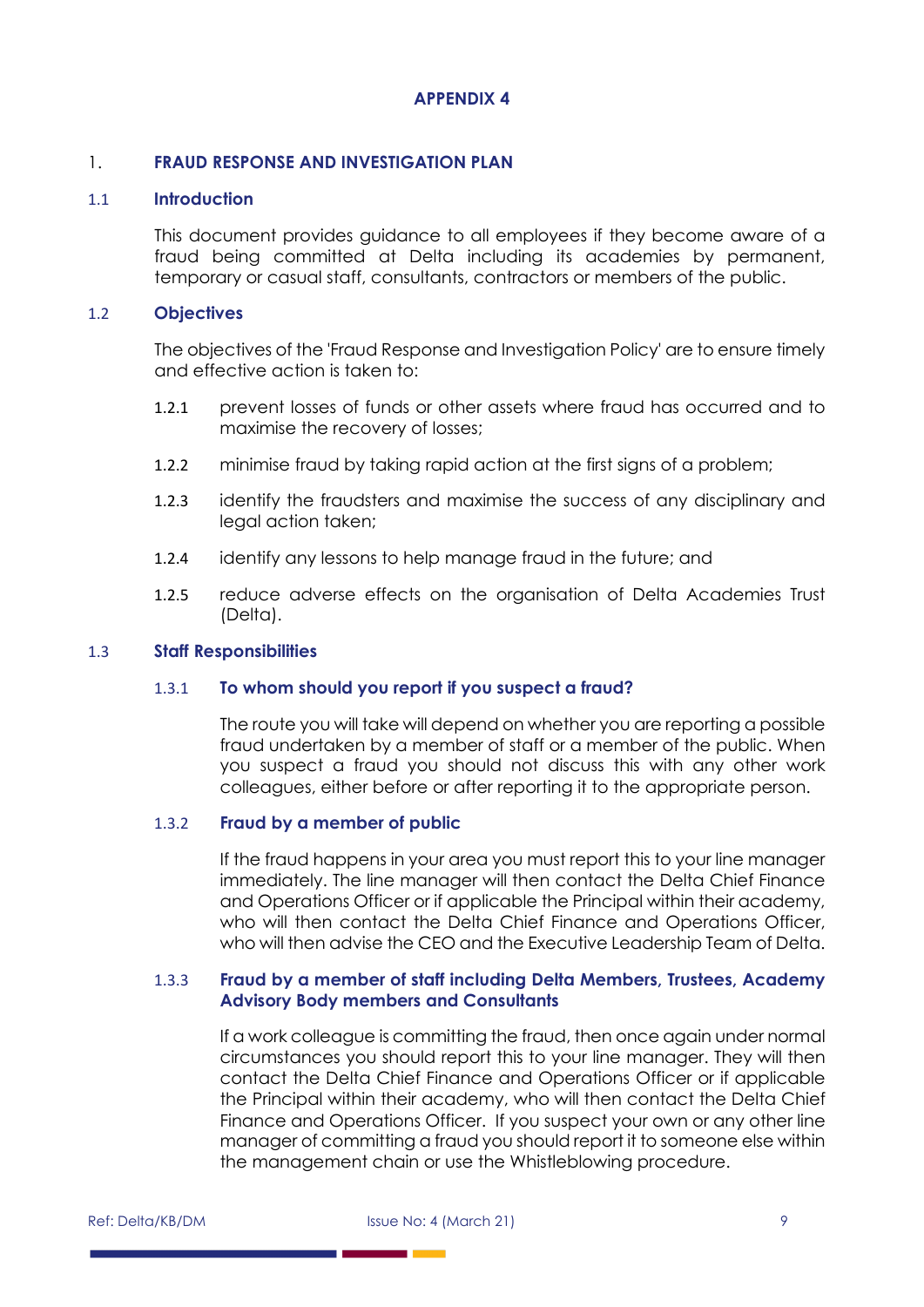# 1.3.4 **What happens when you report a fraud?**

When a fraud is reported whether internal or external, an appropriate officer investigates it. Irrespective of the source of the suspicion, management must undertake an initial investigation to ascertain the facts.

Any conversations and information that you give to the investigating officers will as far as possible remain confidential. You may be asked to produce a written statement that could be used in the event that the fraud becomes a criminal investigation. If you are required to produce a written statement you will receive help and guidance.

### 1.4 **Management Responsibilities**

- 1.4.1 Each Senior Leader is responsible for ensuring that procedures and systems exist within their area of responsibility, to minimise the incidence of, and the opportunity for, fraud and irregularities. See Appendix 1.
- 1.4.2 Whenever any suspected fraud in Delta is reported the Delta Chief Finance and Operations Officer/Principal shall be responsible for managing the investigation.
- 1.4.3 It is important that line management responsibilities only go as far as assessing the evidence and determining whether the suspicion is reasonable, i.e. not malicious or based on a clear misunderstanding/lack of knowledge. Management must err on the side of caution. The advice of the Delta Executive Leadership Team must be sought in all but the most straightforward of cases. Assistance by the Delta core team will be provided to manage or undertake the investigation where appropriate.

# 1.5 **Evaluation and investigation of complaints and allegations**

- 1.5.1 The circumstances of individual frauds will vary, but it is important that all are vigorously and promptly investigated and that appropriate action is taken. As soon as an allegation is received, it is the responsibility of the line manager to undertake an initial enquiry to ascertain the facts. This enquiry should be carried out as quickly as possible with the objective of either substantiating or repudiating the allegation that has been made. At this point care has to be taken to ensure that any activity is carried out in accordance with the Regulation of Investigatory Powers Act 2000. Appendix 5.
- 1.5.2 If the line manager has grounds for suspecting that a member of staff may be involved in a fraudulent activity they should not interview the member of staff without seeking guidance from the Delta core team.
- 1.5.3 The purpose of the initial enquiry is to ascertain whether there is any substance in the suspicions so that, if necessary a full investigation can be instigated. If the allegation is substantiated the Principal/Delta Chief Finance and Operations Officer should be apprised of the situation who will in turn inform the Delta Executive Leadership Team (ELT). At this stage manager's should be aware they have a prime role in securing evidence and minimising any further losses. Delta Core Team will offer advice on the most appropriate course of action. This further action may include the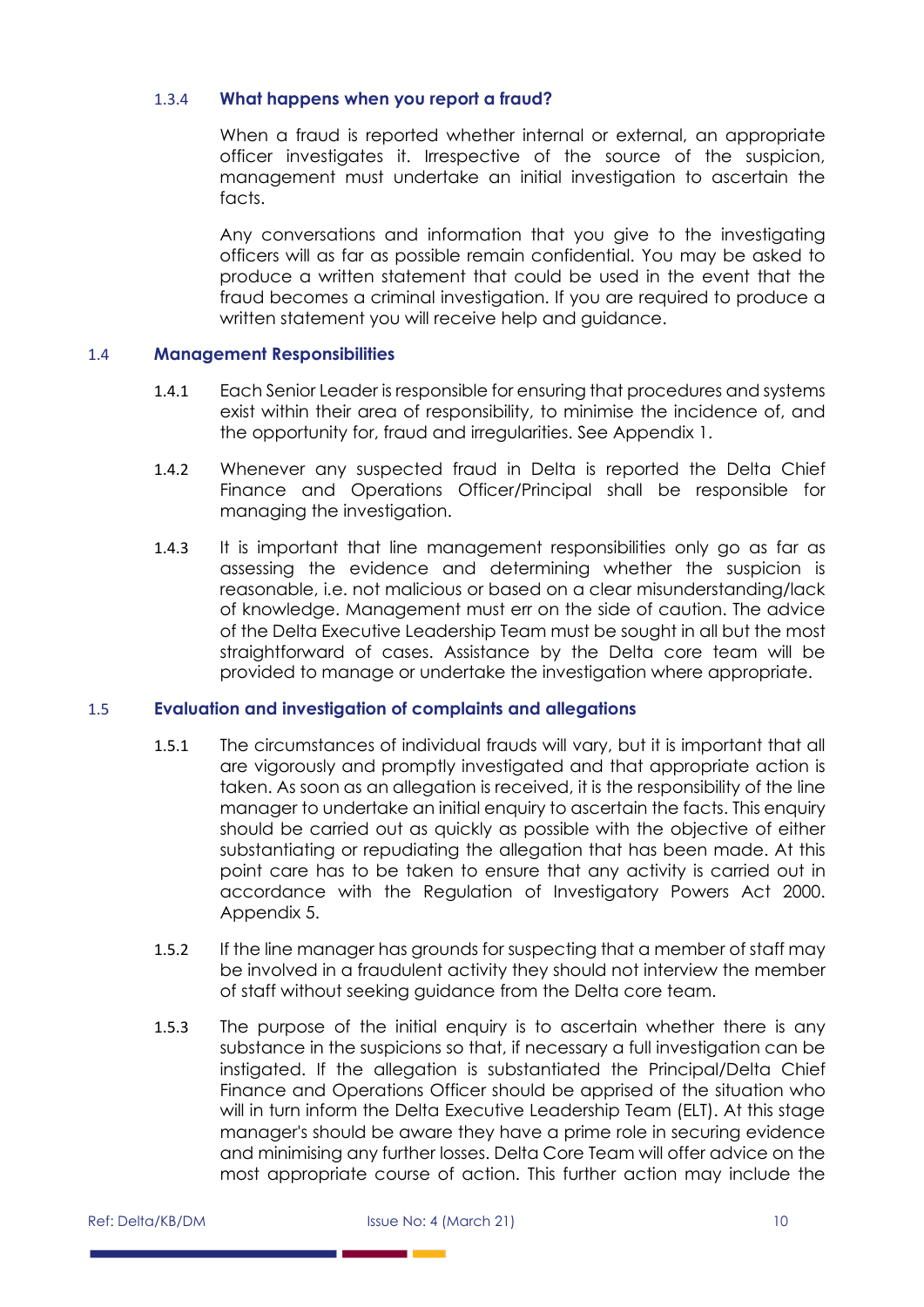commissioning of specialist services to assist with the investigation, i.e. legal advisors or IT specialists.

1.5.4 When the allegation is not referred to the line manager but is referred to one of the Whistleblowing designated officers, the preliminary enquiry will normally be carried out by the Delta Core Team.

# 1.6 **Allegation against an employee**

- 1.6.1 If an allegation is substantiated after the preliminary enquiry and further investigation is required, the investigation should have two objectives that will determine the type of investigation:
- 1.6.2 if the employee should be subject to Delta's disciplinary policy;
- 1.6.3 if there is evidence that an employee has committed fraud against Delta or has committed a corrupt act, the employee may be subject of a criminal investigation by the police.

### 1.7 **Allegation against a member of the public**

- 1.7.1 If an allegation is substantiated after the preliminary enquiry and further investigation is required, the type of the investigation will very much depend on the allegation.
- 1.7.2 Generally all investigations will follow a criminal route; this will be with the view to prosecuting the individual under the appropriate legislation. The decision to prosecute will be taken after Delta have sort appropriate legal advice.

#### 1.8 **Management's welfare responsibility regarding an employee accused of fraud**

- 1.8.1 Delta may suspend and member of staff involved in a potential fraud, pending the outcome of the investigation. Delta Core Team will be involved in this process.
- 1.8.2 Managers should be mindful of the Disciplinary policy. Delta also recognises that suspension can be an extremely stressful experience for employees and their families and managers should remind employees of the various options of support that is available to them.

#### 1.9 **The control framework to minimise and prevent fraud**

a ka

When fraud has been identified the Audit and Risk Committee, CEO and Delta Chief Finance and Operations Officer together with the advice from the internal auditors should review the control procedures to ensure the opportunities to repeat the fraud are minimised.

#### 1.10 **Notification to ESFA**

All fraudulent activity greater than £5,000 on an individual basis or greater than £5,000 on a cumulative basis in any one academic year will also be notified to the ESFA, who may then also carry out their own investigation.

#### 1.11 **Press and Publicity**

External communications will be dealt with centrally by Delta Core Team in all

Ref: Delta/KB/DM Issue No: 4 (March 21) 11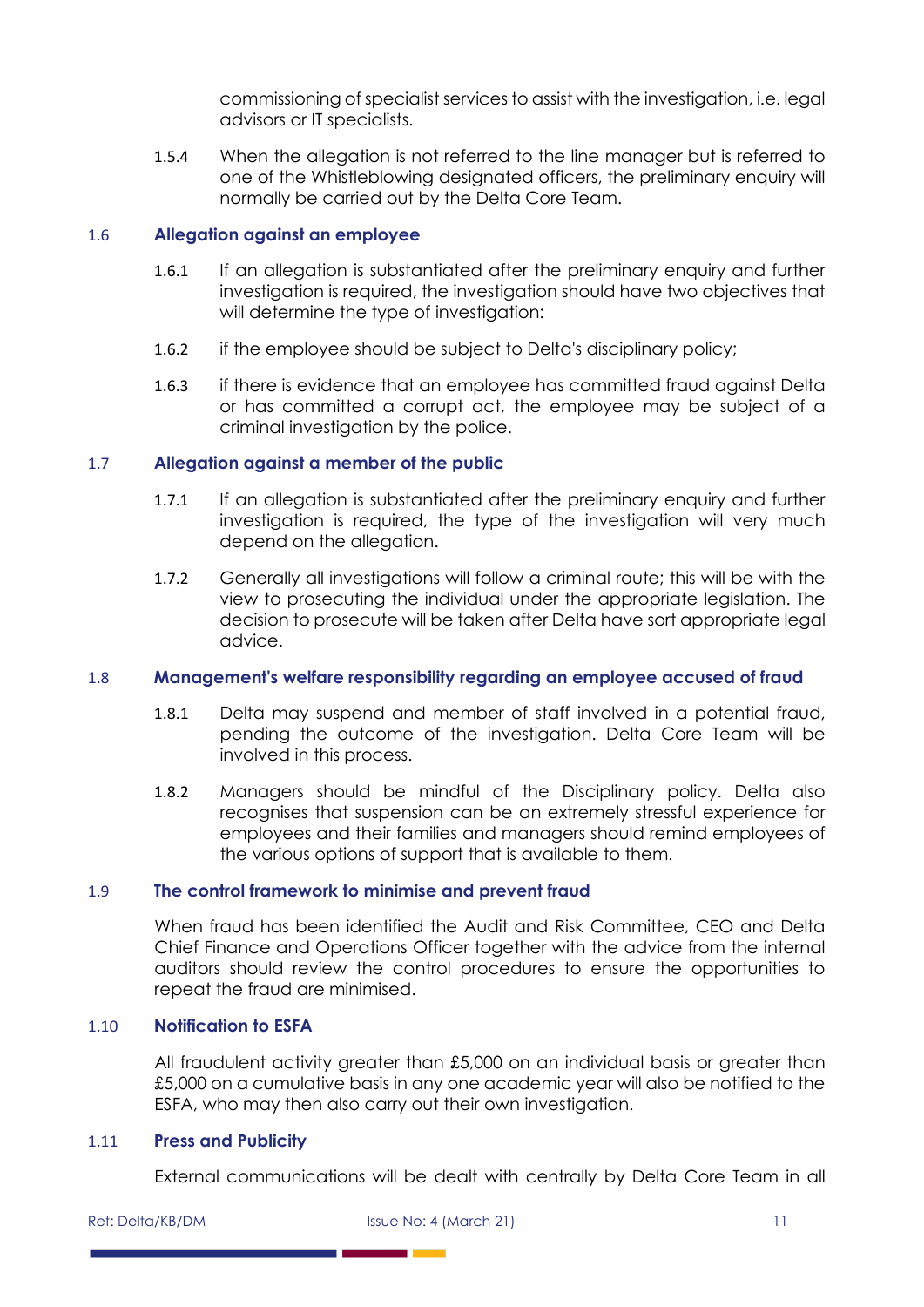matters regarding fraud and corruption. If any officer discloses and related information to the media without the express authority of the CEO it will be regarded as a disciplinary offence.

# 1.12 **Training**

Delta should ensure that all managers receive training in fraud awareness. The level and the extent will depend on the work that the individual carries out. When employees are an integral part of the control framework it will be necessary to be regularly reminded of fraud issues.

**College**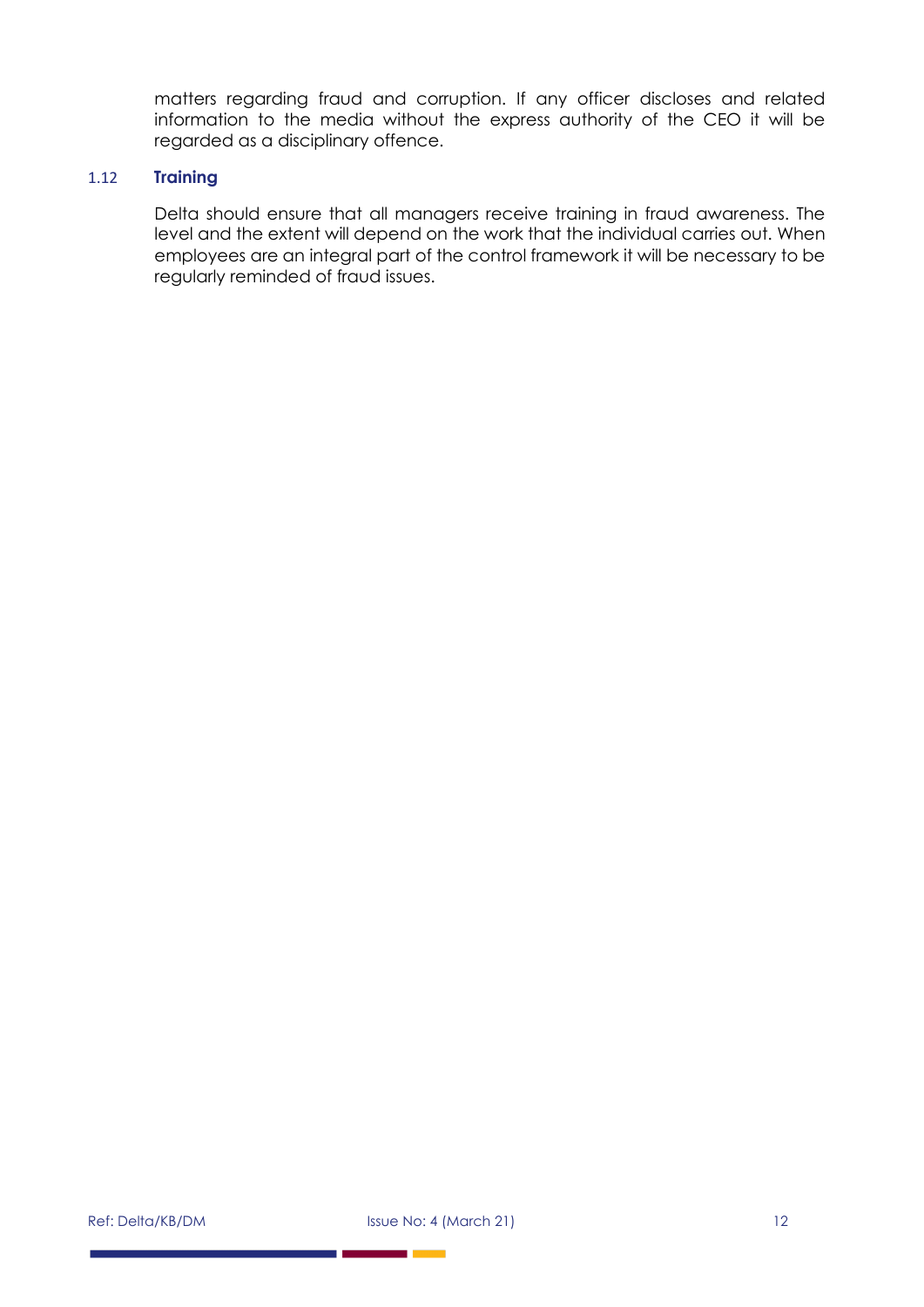# <span id="page-13-0"></span>**Regulation of Investigatory Powers Act 2000**

The Human Rights Act (1998) requires investigations to ensure compliance with Human Rights legislation. Permission must be obtained from an authorised officer before using intrusive investigation techniques.

Within Delta the following have been designated as Authorised officers:

- CEO
- Deputy CEO
- Chief Finance and Operations Officer
- Chief Compliance Officer

Any relevant investigations may be made in conjunction with the Counter Fraud and Compliance Unit, Department for Education, Education Funding Agency and the National Audit Office or other relevant bodies.

a pr